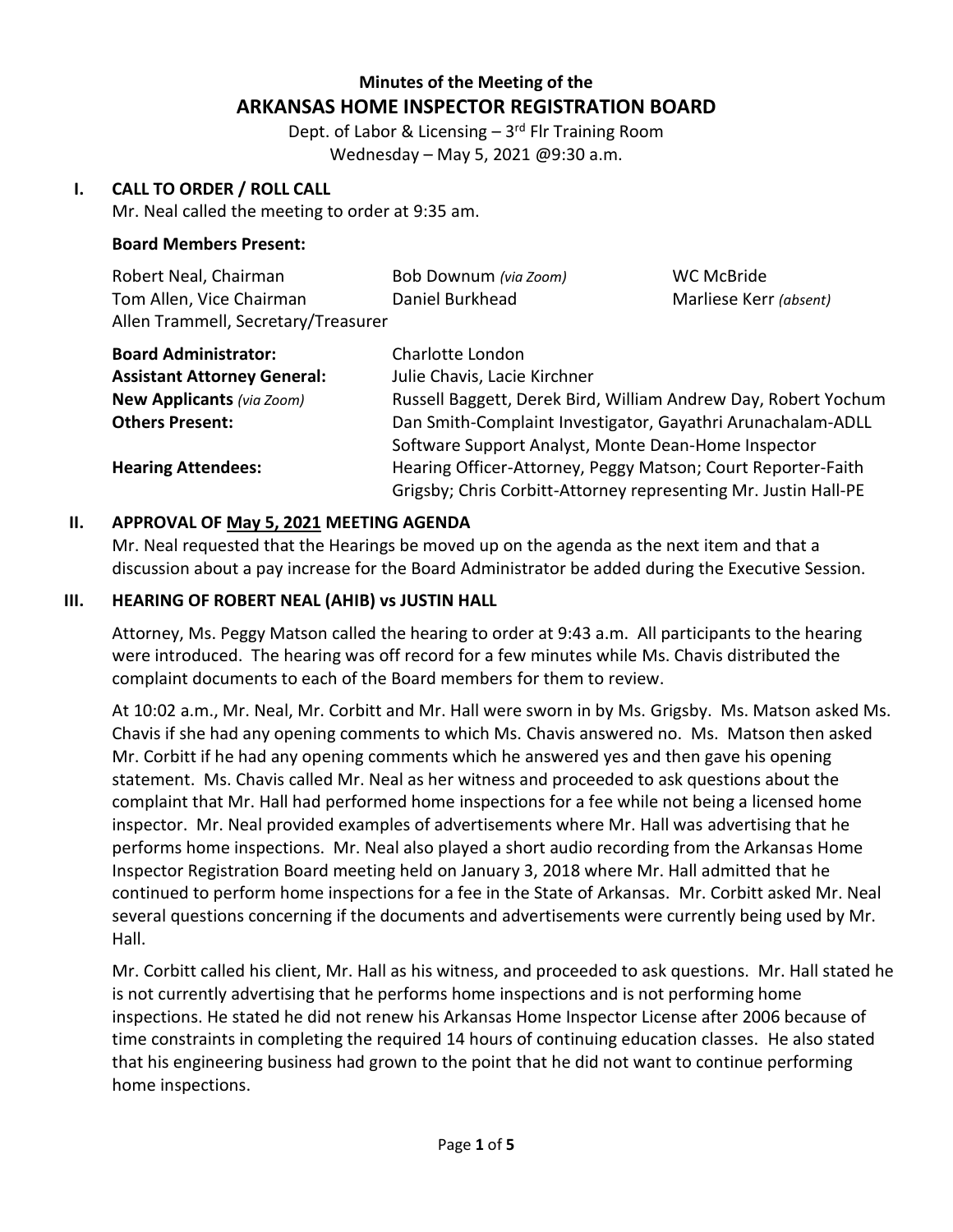Ms. Matson asked Ms. Chavis to make her closing statement. Ms. Chavis said that Mr. Hall continued to perform home inspections for a fee without an Arkansas Home Inspector License.

Ms. Matson asked Mr. Corbitt to make his closing statement. Mr. Corbitt asked the Board to not fine Mr. Hall, but rather to issue him a letter of warning.

After the Board discussed evidence presented, Mr. McBride made a motion that Mr. Hall be fined \$1,000 for performing home inspections without a license and \$1,000 for advertising that he performs home inspections. His motion also included the provision that these fines would be reduced to \$250 each if Mr. Hall completes all the Arkansas requirements to become a licensed home inspector within 6 months of this hearing. The motion was seconded by Mr. Burkhead. All Board members voted aye in favor of the motion.

The Hearing concluded at 12:30 p.m.

## **BREAK FOR 5 MINUTES**

## **IV. HEARING OF COMPLAINT NO. 202012-12 – LINDA BOLDS vs DAVID BENEDETTO, HI-1893**

The hearing began with Ms. Matson calling the hearing to order at 12:40 p.m. Ms. Chavis distributed the complaint documents to each of the Board members so that they could review the documents. Ms. Chavis also asked if Mr. Benedetto was present and it was noted that he was not present in-person or via Zoom.

At 12:45 p.m., Mr. Smith was sworn in by Ms. Grigsby. Ms. Chavis asked Mr. Smith if Mr. Benedetto was currently licensed as a home inspector. It was noted that he was licensed at the time of the inspection for Ms. Bolds but he did not renew his license for 2021. Ms. Chavis asked about the first complaint against Mr. Benedetto. Mr. Smith stated that Ms. Bolds filed a complaint against Mr. Benedetto after discovering a leak in her roof. The roof had been inspected from the ground and the two-story section of the roof and flashings were not fully visible from the ground. The roof was reported to be "Satisfactory" when it actually had hail damage and granular loss. There was also a crack at the chimney flashing. Mr. Benedetto did not accurately state the condition of the roof in his inspection report.

Ms. Chavis then asked about Ms. Bolds' second complaint against Mr. Benedetto. Mr. Smith stated that Ms. Bolds filed a second complaint against Mr. Benedetto stating that her furnace quit working and a HVAC technician reported it was old and the lines had corroded. Ms. Bolds' complaint claimed that Mr. Benedetto did not tell her anything about the heater. Mr. Benedetto reported that the HVAC unit was old and there was flame distortion at the heat exchanger. The inspection report recommended evaluation of the entire HVAC system and repair as necessary. It was recommended that this complaint be dismissed.

Mr. Neal asked if the roof problem was with the report writing and not necessarily the physical inspection. Mr. Smith agreed with this and added that the report should have advised Ms. Bolds to have the roof reviewed by a roofing contractor since it was not fully visible from the ground.

Mr. McBride asked how long after the inspection did the leak occur and could there have been a hail storm during that time. Mr. Smith stated that the leak was reported five months after the inspection and that he did not know if there had been a hail storm during that period.

Mr. Smith stated that the granular loss would have been present during the inspection as well as the crack in the chimney flashing.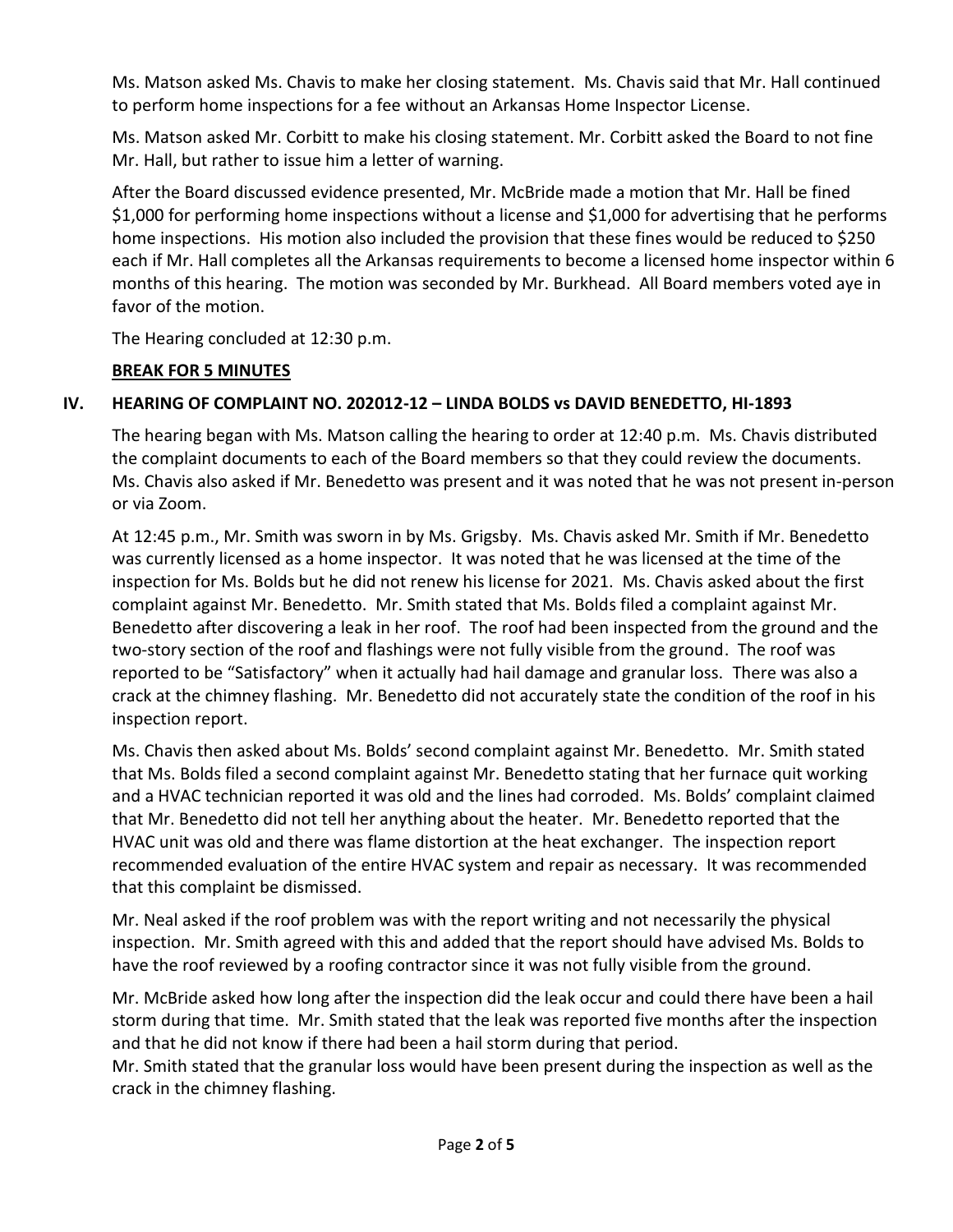Mr. Downum asked for clarification about inspecting the roof from the ground and wasn't that okay since the report stated this as the inspection method. Mr. Smith agreed that it is acceptable to inspect the roof from the ground, but it is not acceptable to report the roof condition as "Satisfactory" when in fact there was damage and wear at the roof along with a crack in flashing. The client was not provided accurate information on the condition of the roof and flashing.

The Board decided to list Mr. Benedetto's license as being suspended. Mr. McBride made a motion that Mr. Benedetto be required to take four (4) hours of additional CE training that will include two (2) hours of Report Writing and two (2) hours of the Standards of Practice. His motion also included a \$250.00 fine. If Mr. Benedetto wants to reinstate his license, then all applicable fees will need to be paid in addition to this fine. The motion was seconded by Mr. Allen. All Board members voted aye to approve the motion.

The hearing concluded at 1:20 p.m.

## **V. APPROVAL OF MINUTES**

- 1. October 7, 2020
- 2. February 3, 2021

3. March 3, 2021

4. April 7, 2021

A motion to approve the minutes from October, February, March and April was made by Mr. Trammell and seconded by Mr. Burkhead. All Board members voted aye in favor of the motion.

## **VI. FINANCIALS**

- 1. November 2020 Incomplete
- 2. December 2020 Incomplete
- 3. January 2021 Incomplete
- 4. February 2021 Incomplete
- 5. March 2021 Incomplete
- 6. April 2021 Incomplete

A motion to table the approval of the Financials was made by Mr. Burkhead and seconded by Mr. Trammell. All Board members voted aye in favor of the motion.

## **VII. STATUS OF COMPLAINTS / APPEALS / HEARINGS**

A motion to table discussion of complaints was made by Mr. Burkhead and seconded by Mr. Trammell. All Board members voted aye in favor of the motion.

## **VIII. REVIEW OF NEW APPLICANTS**

1. Russell Baggett

3. William Andrew Day

2. Derek Bird

- 4. Marvin Dear
- 5. Roy White *Application denied in April*
- 6. Robert Yochum
- 1) Mr. Trammell made a motion to approve licensing for applicants **#1 through #4 and #6.** This motion was seconded by Mr. Burkhead. All Board members voted aye in favor of the motion.
- 2) Mr. Burkhead made a motion to table the approval of applicant **#5-Roy White,** until all required documents have been received. The motion was seconded by Mr. Allen. All Board members voted aye in favor of the motion.

## **IX. 2021 REGISTRATION RENEWAL**

1. Paul Crider, HI-2103

Mr. McBride made a motion for approval of Mr. Crider's license renewal with a second by Mr. Burkhead. After discussion by the Board, the motion was amended to require that Mr. Crider submit a Certificate of Abstinence along with the full late fees required. All Board members voted aye in favor of the amended motion.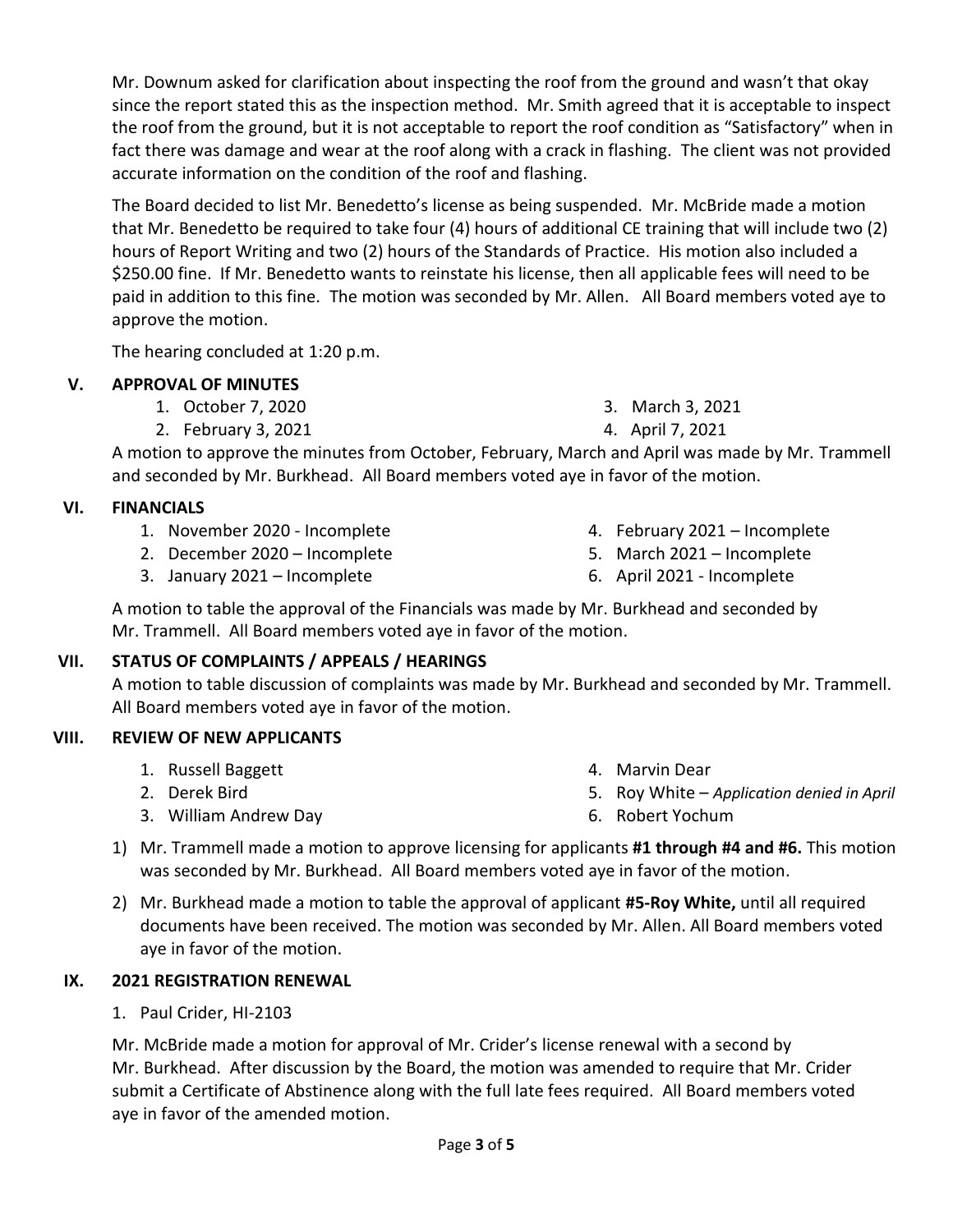### **X. CONTINUING EDUCATION / PRE-REGISTRATION COURSES**

### **A. CONTINUING EDUCATION**

### 1. **ABC Home Inspection Institute** – Three (3) Classroom CE Courses

| <b>COURSE NAME</b>                                  | <b>Hrs</b> |
|-----------------------------------------------------|------------|
| a. Standards of Practice and Electrical Inspections |            |
| b. How to Inspect Heating Systems                   |            |
| c. How to Perform a Plumbing Inspection             |            |

A motion to approve the CE classes from ABC Home Inspection Institute was made by Mr. McBride with a second by Mr. Burkhead. All Board members voted aye in favor of the motion.

### 2. **All-American Training Institute (AATI)** – One Classroom CE Course

| <b>COURSE NAME</b> | - - - |
|--------------------|-------|
| a. Report Writing  |       |

Approval of the CE class from All-American Training Institute was tabled until the next Board meeting so the number of hours for this course could be researched.

#### **B. PRE-REGISTRATION**

### 1. **All-American Training Institute (AATI) –** Renewal of 80 Hr Pre-Registration Training

A motion to approve Pre-Registration training by All-American Training Institute was made by Mr. McBride with a second by Mr. Allen. All Board members voted aye in favor of the motion.

#### **XI. NEW BUSINESS**

A motion was made by Mr. Neal with a second by Mr. Trammell to suspend discussion of New Business until the next Board meeting. All Board members voted aye in favor of the motion.

#### **XII. OLD BUSINESS**

Office Security – Email about office door lock sent to Chief of Staff on Friday, February 26, 2021. Mr. Neal told the Board he sent additional emails to Department of Labor & Licensing asking when keys to the AHIB office will be provided. He also sent emails asking about the pay increase issue for the AHIB Administrator and asking when someone could attend a AHIB Board meeting to explain the financials. He said he received no response to his emails.

#### **XIII. ADMINISTRATOR'<sup>s</sup> UPDATE to BOARD MEMBERS**

Due to time constraints, Mr. Neal asked that portions of the agenda for the Administrator's Update be suspended until the next meeting. Ms. London gave a brief update on bank deposits saying she is now doing the deposits again and will begin processing payments again in June.

#### **XIV. SCHEDULE NEXT MEETING**

The next Board meeting will be a teleconference and is scheduled for Wednesday, June 9, 2021 at 7:30 a.m.

#### **XV. EXECUTIVE SESSION**

Mr. Neal announced the Board was going into Executive Session to discuss the annual performance evaluation of the Administrator.